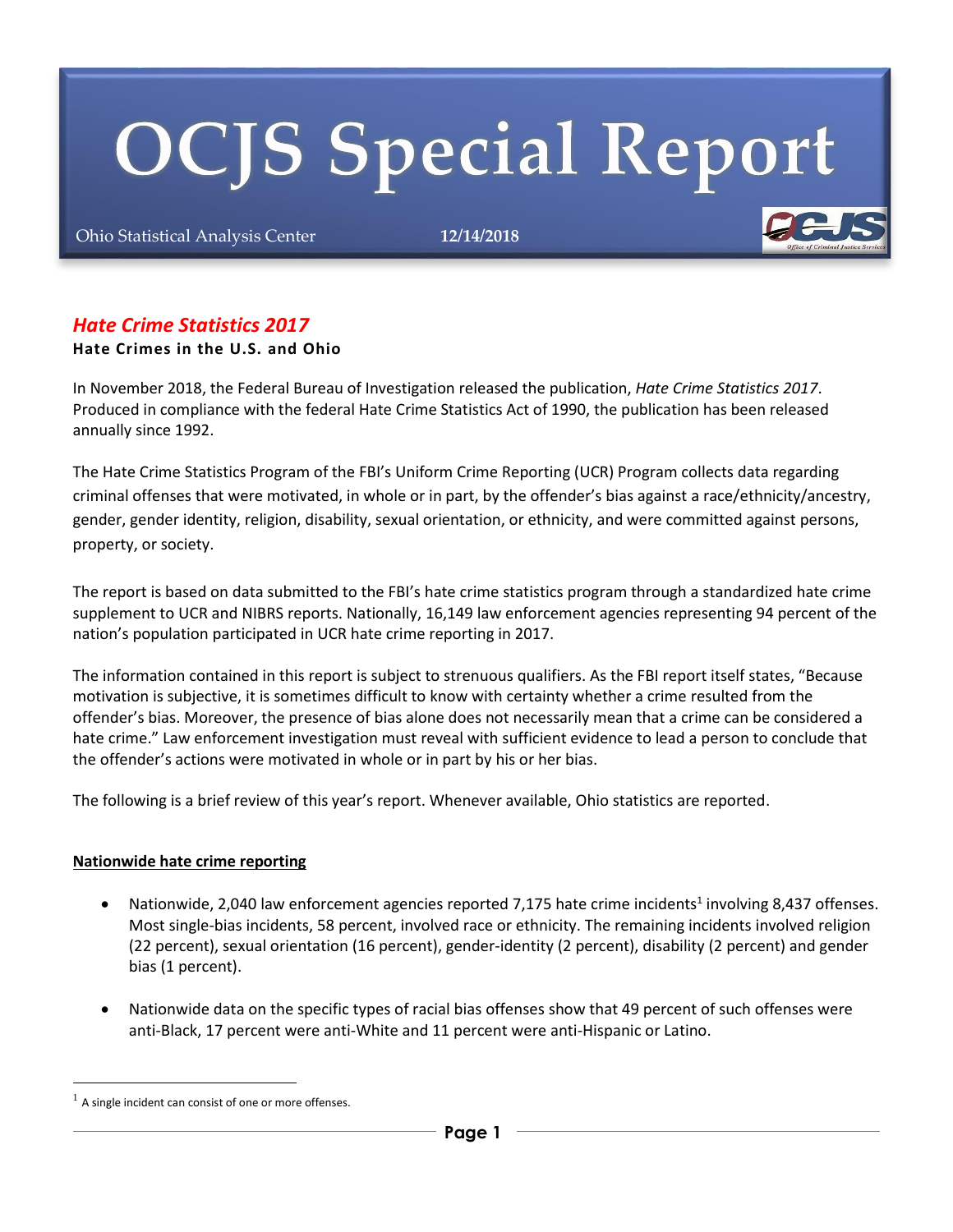- Nationwide data on the 1,679 religious bias offenses in 2017 show that 58 percent were anti-Jewish and 19 percent were anti-Islamic.
- Nationwide, 15 percent of hate crime offenses involved sexual orientation. Of those offenses, 58 percent were Anti-gay (male) bias, 25 percent were Anti-lesbian, gay, bisexual or transgender (Mixed Group) bias, 12 percent were Anti-lesbian bias, two percent were Anti-bisexual bias and three percent were antiheterosexual bias offenses.
- Fifty-three percent of gender bias offenses were anti-female.

# **2017 Nationwide Bias Motivation Hate Crime**

| <b>Bias motivation</b>                         | <b>Incidents</b> | <b>Offenses</b> | <b>Victims</b> |
|------------------------------------------------|------------------|-----------------|----------------|
| <b>Total</b>                                   | 7,175            | 8,437           | 8,828          |
| <b>Single-Bias Incidents:</b>                  | 7,106            | 8,126           | 8,493          |
| Race/Ethnicity/Ancestry:                       | 4,131            | 4,832           | 5,060          |
| Anti-White                                     | 741              | 844             | 864            |
| Anti-Black or African American                 | 2,013            | 2,358           | 2,458          |
| Anti-American Indian/Alaskan Native            | 251              | 281             | 321            |
| Anti-Asian                                     | 131              | 152             | 165            |
| Anti-Native Hawaiian or Other Pacific Islander | 16               | 17              | 18             |
| Anti-Multiple Races, Group                     | 180              | 215             | 229            |
| Anti-Arab                                      | 102              | 128             | 131            |
| Anti-Hispanic or Latino                        | 427              | 525             | 552            |
| Anti-Other Race/Ethnicity/Ancestry             | 270              | 312             | 322            |
| <b>Religion:</b>                               | 1,564            | 1,679           | 1,749          |
| Anti-Jewish                                    | 938              | 976             | 1,017          |
| Anti-Catholic                                  | 73               | 75              | 76             |
| Anti-Protestant                                | 40               | 40              | 40             |
| Anti-Islamic (Muslim)                          | 273              | 314             | 325            |
| Anti-Other Religion                            | 76               | 82              | 86             |
| Anti-Multiple Religions, Group                 | 47               | 54              | 57             |
| Anti-Mormon                                    | 15               | 15              | 15             |
| Anti-Jehovah's Witness                         | $\overline{7}$   | 13              | 13             |
| Anti-Eastern Orthodox (Russian, Greek, Other)  | 23               | 23              | 27             |
| Anti-Other Christian                           | 27               | 31              | 32             |
| Anti-Buddhist                                  | 8                | 9               | 12             |
| Anti-Hindu                                     | 11               | 15              | 15             |
| Anti-Sikh                                      | 20               | 24              | 26             |
| Anti-Atheism/Agnosticism/etc.                  | 6                | 8               | 8              |
| <b>Sexual Orientation:</b>                     | 1,130            | 1,303           | 1,338          |
| Anti-Gay (Male)                                | 679              | 758             | 774            |
| Anti-Lesbian                                   | 126              | 159             | 164            |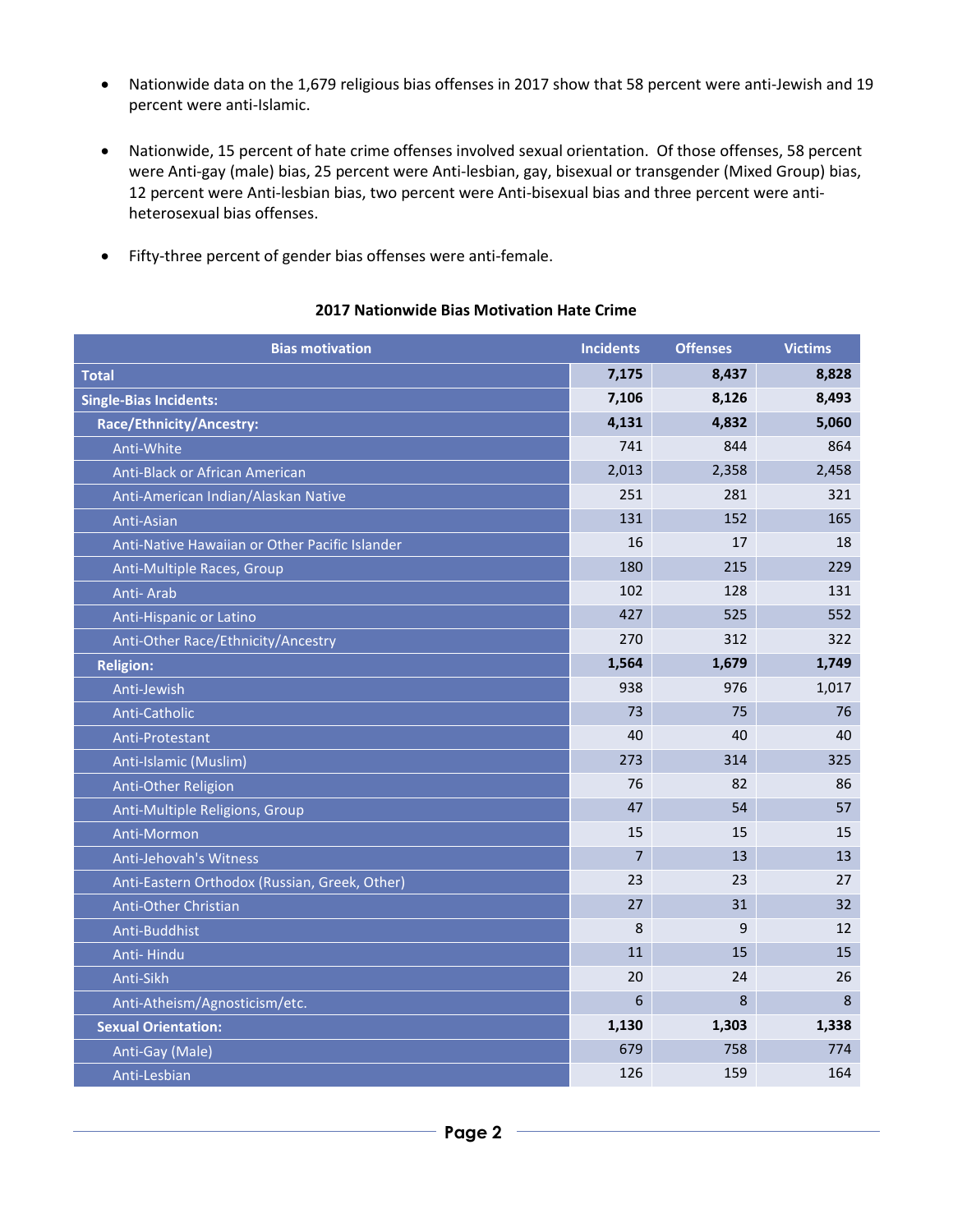| Anti-Lesbian, Gay, Bisexual, or Transgender (Mixed Group) | 268 | 321 | 333 |
|-----------------------------------------------------------|-----|-----|-----|
| Anti-Heterosexual                                         | 32  | 37  | 37  |
| Anti-Bisexual                                             | 25  | 28  | 30  |
| <b>Disability:</b>                                        | 116 | 128 | 160 |
| Anti-Physical                                             | 32  | 35  | 37  |
| <b>Anti-Mental</b>                                        | 84  | 93  | 123 |
| <b>Gender</b>                                             | 46  | 53  | 54  |
| Anti-Male                                                 | 22  | 25  | 26  |
| Anti-Female                                               | 24  | 28  | 28  |
| <b>Gender Identity</b>                                    | 119 | 131 | 132 |
| Anti-Transgender                                          | 106 | 118 | 119 |
| Anti-Gender Non-Conforming                                | 13  | 13  | 13  |
| <b>Multiple-Bias Incidents</b>                            | 69  | 311 | 335 |

 Nationwide, 60 percent of all hate crime offenses were crimes against persons. The majority of these offenses involved intimidation (45 percent), simple assault (34 percent) and aggravated assault (20 percent). There were 15 homicides and 23 rapes<sup>2</sup> reported as a result of a hate bias. Of the 37 percent of hate crimes committed against property, the overwhelming majority, 75 percent, involved destruction, damage, or vandalism.

| <b>Offense type</b>                    | <b>Incidents</b> | <b>Offenses</b> | <b>Victims</b> |
|----------------------------------------|------------------|-----------------|----------------|
| <b>Total</b>                           | 7,175            | 8,437           | 8,828          |
| <b>Crimes against persons:</b>         | 4,090            | 5,084           | 5,084          |
| Murder and nonnegligent manslaughter   | 12               | 15              | 15             |
| Rape (revised definition)              | 23               | 23              | 23             |
| Aggravated assault                     | 788              | 990             | 990            |
| Simple assault                         | 1,433            | 1,745           | 1,745          |
| Intimidation                           | 1,807            | 2,283           | 2,283          |
| Human Trafficking, Commercial Sex Acts | $\mathbf{1}$     | $\mathbf{1}$    | $\mathbf{1}$   |
| Other                                  | 26               | 27              | 27             |
| <b>Crimes against property:</b>        | 3,115            | 3,115           | 3,506          |
| Robbery                                | 157              | 157             | 171            |
| <b>Burglary</b>                        | 145              | 145             | 185            |
| Larceny-theft                          | 326              | 326             | 379            |
| Motor vehicle theft                    | 41               | 41              | 44             |
| Arson                                  | 42               | 42              | 59             |
| Destruction/damage/vandalism           | 2,325            | 2,325           | 2,585          |

#### **2017 Nationwide Hate Crime Offenses**

-

<sup>&</sup>lt;sup>2</sup>All 24 rapes were submitted under the UCR Programs revised definition of rape. Rape is now defined as the penetration, no matter how slight, of the vagina or anus with any body part or object, or oral penetration by a sex organ of another person**,** without the consent of the victim. The revised definition expands rape to include both male and female victims and offenders, and reflects the various forms of sexual penetration understood to be rape, especially non-consenting acts of sodomy, and sexual assaults with objects.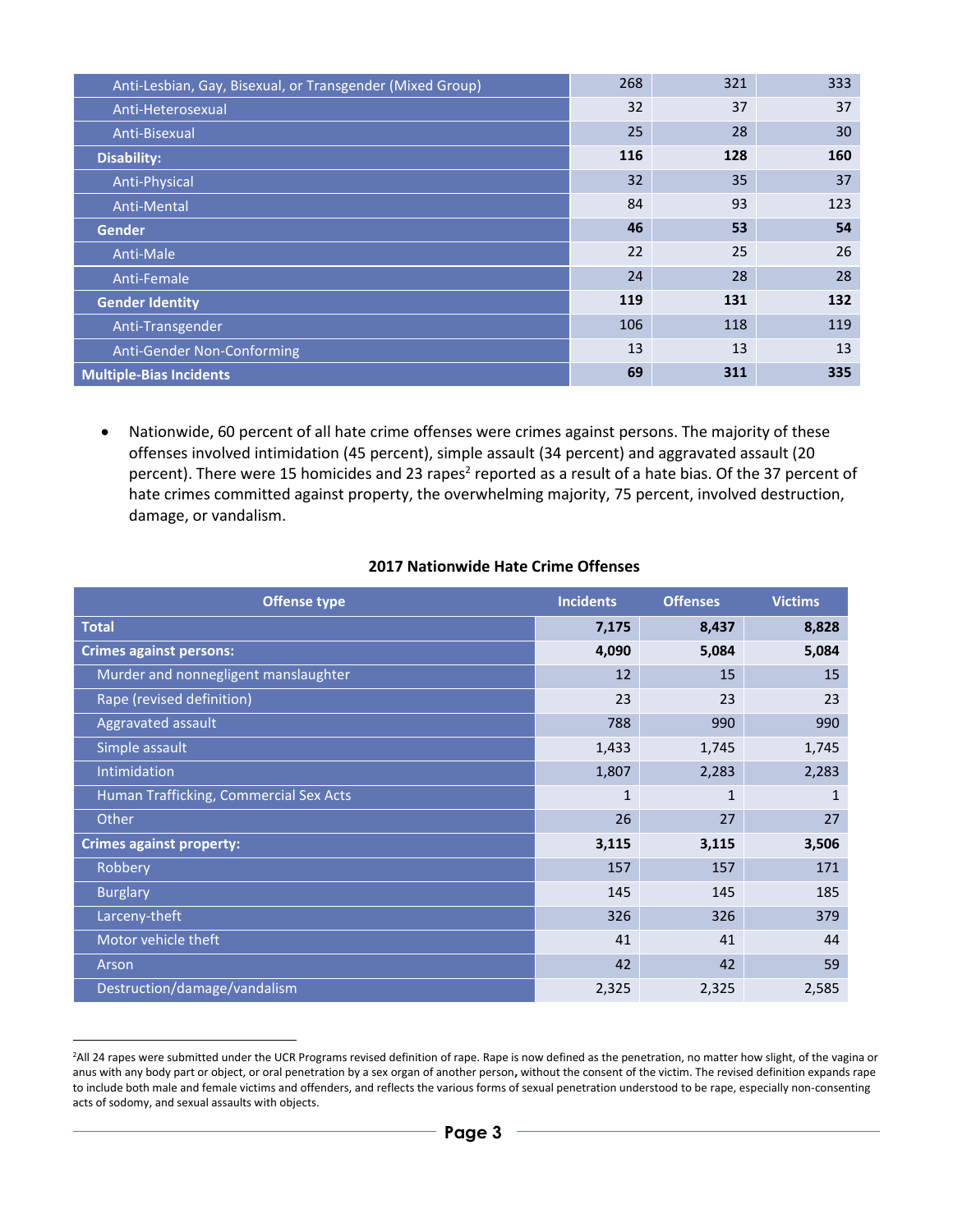| Other                         | $\neg$ | 70          | ൦           |
|-------------------------------|--------|-------------|-------------|
| <b>Crimes against society</b> | 238    | 0 רר<br>230 | 0 רר<br>290 |

### **Ohio hate crime reporting**

- The Ohio hate crime rate of 6.2 incidents per 100,000 population is higher than the national average of 2.3 incidents per 100,000 population.
- In Ohio, 572 law enforcement agencies submitted the hate crime supplement in 2017.
	- o Of the 572 Ohio law enforcement agencies who submitted the hate crime supplement in 2017, 137 agencies reported a total of 380 hate crime incidents, and 435 agencies reported zero hate crime incidents.
- In Ohio, 68 percent of bias incidents were related to race/ethnicity/ancestry, 14 percent were related to sexual orientation, nine percent were related to religion, eight percent was related to disability and approximately one percent was related to gender and gender identity.

# **2017 Incidents per Bias Motivation Hate Crime**

| Number of Incidents per bias Motivation |                         |                 |                                     |                   |        |                           |              |
|-----------------------------------------|-------------------------|-----------------|-------------------------------------|-------------------|--------|---------------------------|--------------|
|                                         | Race/Ethnicity/Ancestry | <b>Religion</b> | <b>Sexual</b><br><b>Orientation</b> | <b>Disability</b> | Gender | Gender<br><b>Identity</b> | <b>Total</b> |
| Ohio.                                   | 259                     | 35              | 53                                  | 31                |        |                           | 380          |